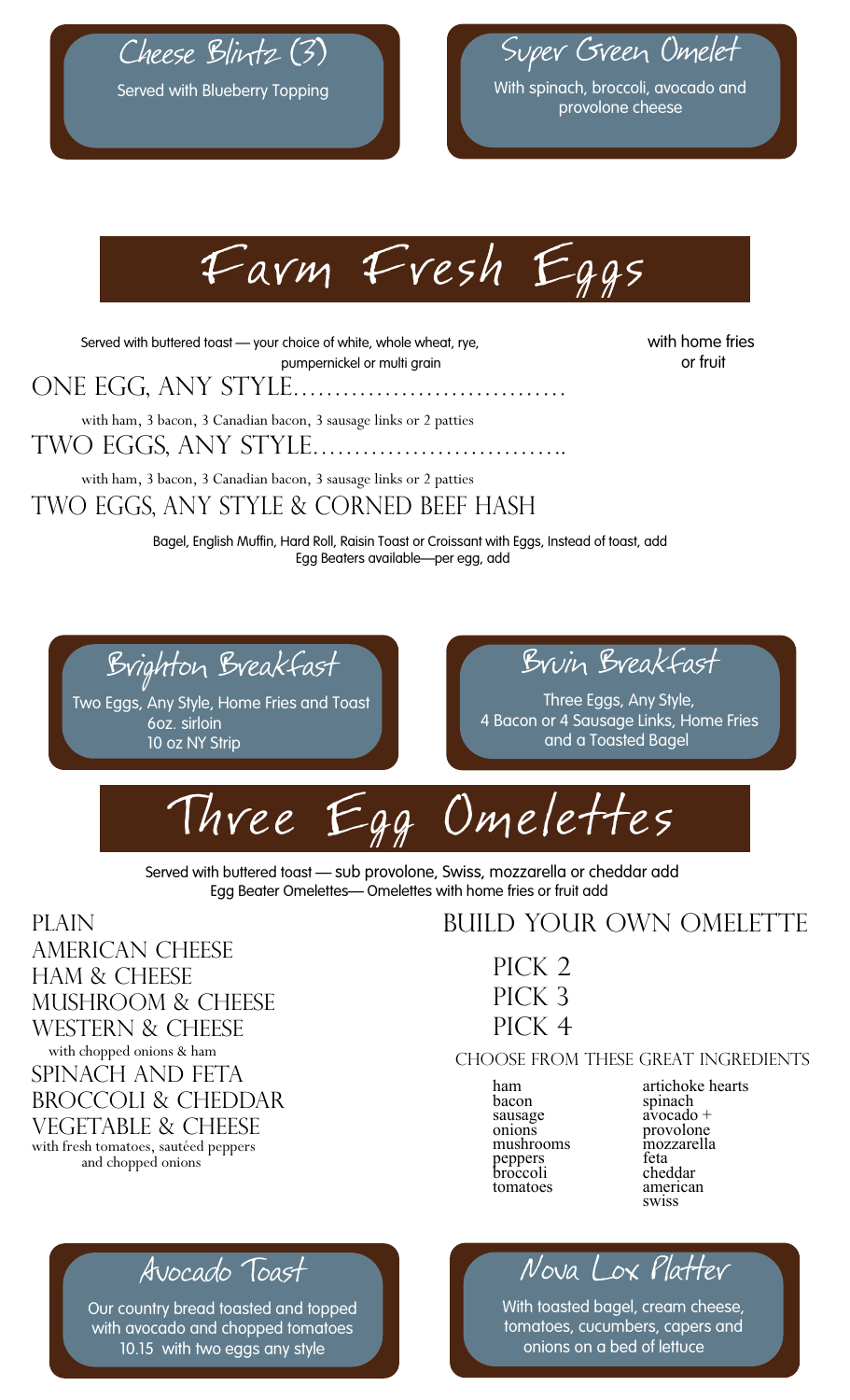# Red, White & Blue Cakes CHARG

Our short stack of pancakes topped with fresh blueberries & fresh strawberries, drizzled with a strawberry sauce and confectionary sugar

l

## CHARBROIL SPECIAL

Two Pancakes Two Eggs, Any Style Two Bacon or Sausage

**Short Stack** 



#### BUTTERMILK PANCAKES BLUEBERRY OR CHOCOLATE CHIP PANCAKES FRENCH TOAST FRENCH BREAD FRENCH TOAST Cinnamon swirl French toast 8.00 7.60 Gluten Free French Toast 8.95 8.85 BELGIAN WAFFLE PECAN WAFFLE

Any of the above with ham, 3 bacon, 3 Canadian bacon, 3 sausage links or 2 sausage patties add with blueberry or strawberry topping add 2 - With Two Eggs, Any Style add A La Mode add

### Chicken & Waffles

Our Belgian waffle topped with chicken tenders and a honey-cinnamon butter

Sandwiches

May substitute egg whites on any sandwich Add home fries or fruit

#### BREAKFAST SANDWICH

A fried egg on your choice of croissant, toasted bagel or English muffin with bacon, ham or sausage and melted American cheese

#### Multigrain sandwich 6.75

Egg whites and warm turkey with melted Swiss cheese, served on toasted multi grain bread

#### WESTERN WRAP

Two scrambled eggs with ham, American cheese, sauteed peppers & onion, all in a wrap and pressed

#### SPRING WRAP

Two Scrambled eggs with avocados, fresh spinach, chopped tomatoes, cheddar cheese and a chipotle sauce, all in a wrap and pressed

## Italian Breakfast

Two Eggs, Any Style, Italian Sausage, Home Fries and Italian Toast

### Brioche French Toast

Two thick slices topped with fresh strawberries and fresh blueberries, drizzled with a strawberry sauce and confectionary sugar



All bennys served on a toasted English muffin, with two poached eggs and with two poached eggs and<br>topped with hollandaise sauce Add home fries or fruit

**ORIGINAL** with Canadian bacon

#### **BLACKSTONE**

with tomatoes

#### **FLORENTINE**

with spinach and artichokes

#### **COUNTRY**

with sausage patties and shredded cheddar cheese

#### THE AVO

with avocado, spinach and tomatoes

#### **HOMESTYLE**

Substitute the English muffin with a biscuit, sausage patties and sausage gravy instead of hollandaise

#### CRAB CAKE

with homemade crab cakes

## $B$ iscuits & Gravy

Two Eggs, Any Style, Home Fries and a warm biscuit topped with sausage gravy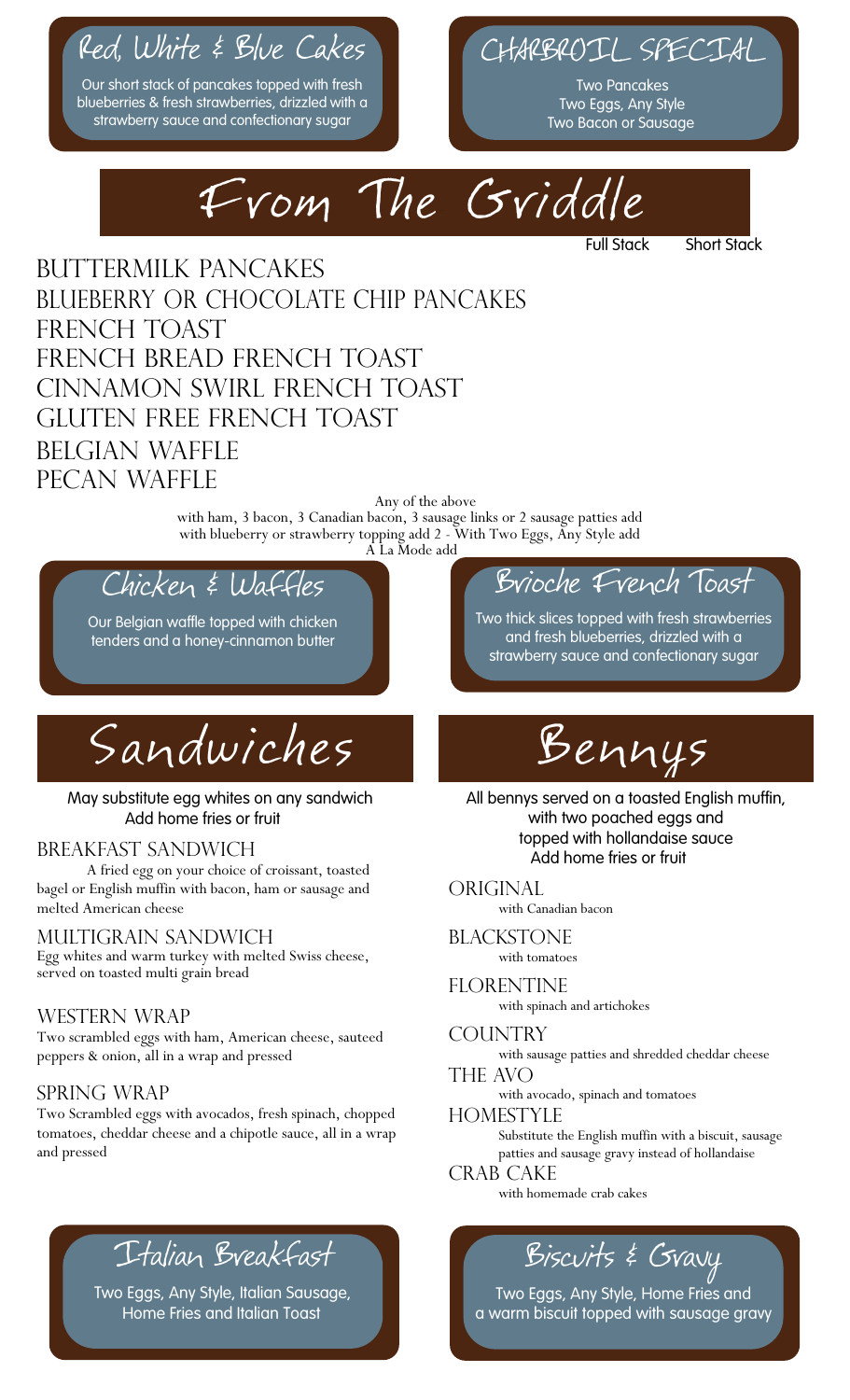# Appetizers

#### SPINACH ARTICHOKE DIP

Served with toasted pita points 6.50

PIZZA LOGS

Four, served with tomato sauce

FRIED PICKLES Five, served with a chipotle ranch dipping sauce

#### CHEESY TOTS

Our tater tots topped with real bacon pieces and melted cheddar cheese, served with ranch dressing

## FRIED ZUCCHINI CHIPS

Served with tomato sauce

#### CHEESE STIX

Four, served with tomato sauce

#### COMBO PLATTER

Two cheese stix, eight breaded zucchini and three fried pickles, served with tomato sauce and a chipotle ranch dipping sauce

#### HUMMUS

Roasted red pepper hummus topped with diced tomatoes and garlic, served with toasted pita points



#### By Popular Demand our Soups are Available by the Quart-

HOMEMADE SOUP<br>Cup Bowl

New England

HOMEMADE CHILI<br>Cup Bowl

Crock Of French

ONION SOUP

With cheese and onions add.35

Clam Chowder

(Friday Only) Cup Bowl



### CHARBROIL SALAD

Charbroiled chicken breast over mixed greens, purple onions, tomatoes, fresh pepper rings, and cucumber slices, served with pita points and honey mustard dressing

#### GREEK SALAD

Mixed greens topped with purple onions, tomatoes, fresh pepper rings, feta cheese, kalamata olives and cucumber slices, served with pita points and a vinaigrette dressing with charbroiled chicken breast add 2.50

#### MEDITERRANEAN SALAD

Fresh romaine lettuce topped with a charbroiled chicken breast, smoked provolone, roasted red peppers and artichoke hearts, served with balsamic vinaigrette dressing and pita points

#### CHICKEN BLT SALAD

Mixed greens topped with charbroiled chicken breast, fresh bacon pieces, chopped tomatoes, purple onions and shredded cheddar cheese, served with ranch dressing and pita points

#### FALAFEL PLATE

Falafel served on a bed of spinach with sliced bell peppers, tomatoes and cucumber, with a side of tzatziki sauce and pita points

COLD PLATE<br>With macaroni salad, hard boiled egg, sliced tomatoes and cheddar cheese, all on a bed of lettuce, served with crackers and your choice of one:

Chicken Salad

Tuna Salad

#### CHICKEN CAESAR SALAD

Fresh romaine lettuce with shredded parmesan cheese and croutons tossed with our caesar dressing and topped with a charbroiled chicken breast, served with pita points

#### Spinach Salad 13.95

Fresh spinach topped with a charbroiled chicken breast, chopped egg, real bacon pieces, cucumbers and mandarin oranges, served with pita points and a raspberry vinaigrette dressing

#### JULIENNE SALAD

Mixed greens topped with oven roasted turkey, ham, sliced egg, tomatoes and American cheese, served with pita points and your choice of dressing

#### SALMON SALAD

Char Grilled salmon over fresh romaine lettuce topped with purple onions, almonds, tomatoes and wonton strips, served with toasted pita points and toasted sesame dressing

#### Power Bowl

A mix of steamed spinach, brown rice, red quinoa, and green garbanzos topped with your choice of one: Charbroiled chicken

Char grilled salmon

#### Diet Plate

Cottage cheese, fresh fruit, tomato slices and sliced egg, served on a bed of lettuce with your choice of one:

Charbroiled chicken breast

Charbroiled ground round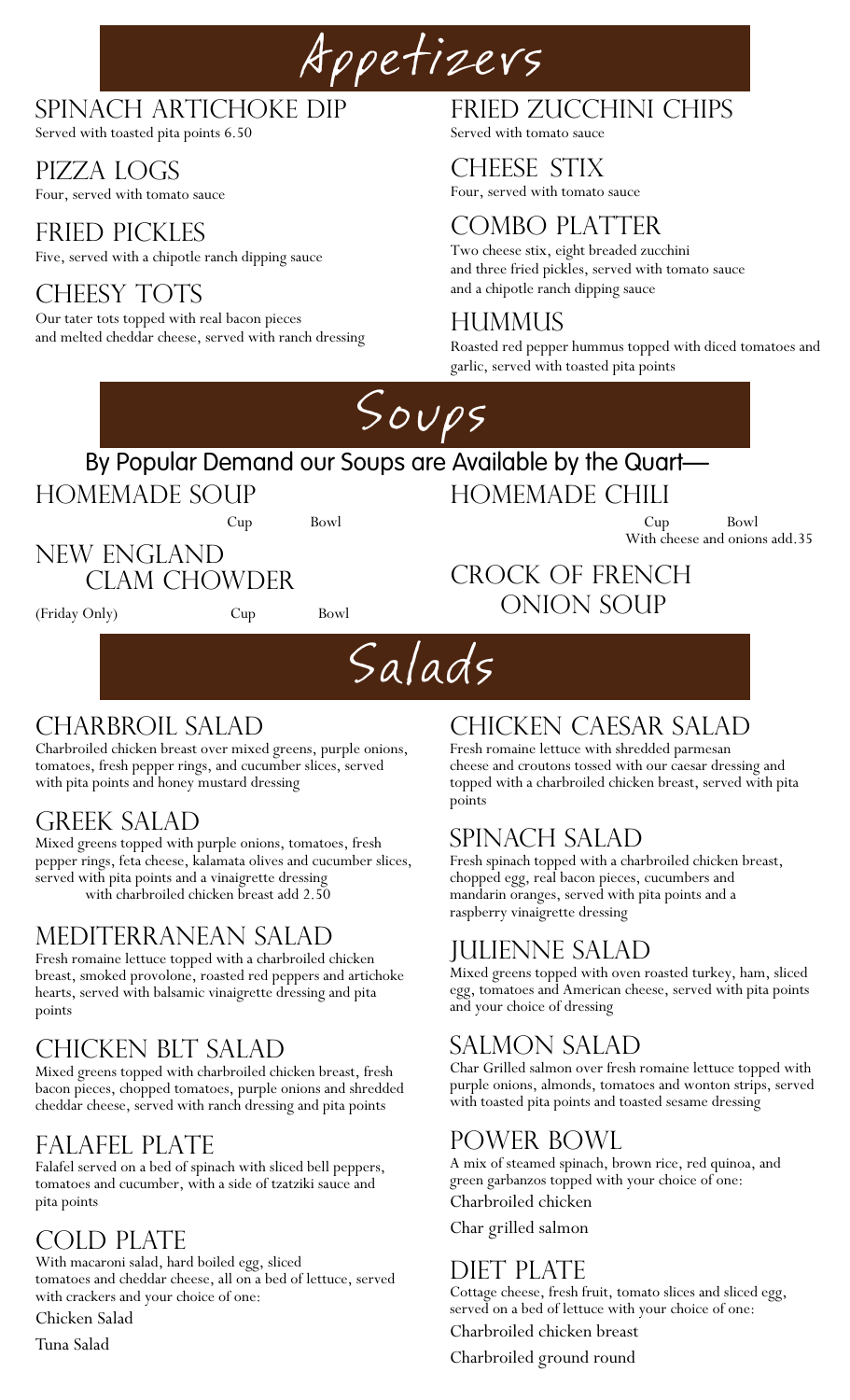# Between The Bun

#### Your Choice of Burger 12.50 or char broiled chicken breast

All sandwiches served with chips and a pickle spear, with French fries add For a healthier choice you may substitute an ancient grain roll for the hard roll Add a sunny side up egg to top off your sandwich

#### mushroom & Swiss

Fresh sautéed mushrooms piled high with melted swiss cheese, Crisp bacon and melted chedd lettuce, tomato and purple onion, served on a hard roll with a side of spicy mustard

MISSISSIPPI BBQ<br>Melted cheddar cheese, apple wood smoked bacon and Mississippi honey BBQ sauce, topped with fried onion straws and served on a hard roll

# BACON CHEDDAR<br>Crisp bacon and melted cheddar cheese with

lettuce, tomato, mayo and purple onion, served on a hard roll

#### The Classic

With melted American cheese, lettuce, tomato, mayo and purple onions, served on a hard roll



All sandwiches served with chips and a pickle spear with French fries add

### CHICKEN FINGER WRAP

Chicken fingers with romaine lettuce, chopped tomatoes, cheddar cheese and ranch dressing, all layered in a garlic herb wrap

#### TURKEY WRAP

Roasted turkey, fresh spinach leaves, tomatoes, purple onions, bacon, Swiss cheese and green bell pepper mayo, layered in a garlic herb wrap

#### CHICKEN CAESAR PITA

Charbroiled chicken breast with romaine lettuce, parmesan cheese and Caesar dressing served in a pita

#### CHICKEN PANINI

Chicken breast on a pressed ciabatta roll, with spin dip spread, mozzarella cheese, bacon and tomatoes

#### GYRO PITA

Choice of charbroiled chicken or original gyro meat, with chopped tomatoes, lettuce and onions, layered in a pita with tsaziki sauce

#### Falafel Pita 12.25

Falafel served in a toasted pita with romaine, tomatoes, and onions, served with tsaziki sauce

#### HUMMUS WRAP

Roasted red pepper hummus with spring mix, shredded carrots, cucumbers, tomatoes and red onions, served in a wrap

### TURKEY PANINI

Fresh turkey on pressed sliced panini bread with Swiss cheese, spinach, roasted red peppers and a roasted pepper mayo



All sandwiches come with your choice of bread, lettuce, mayo, potato chips and a pickle spear with French fries add On a hard roll / Tomato slice / Pita Bread

TUNA FISH (white albacore) ROASTED TURKEY BREAST ROAST BEEF HAM & AMERICAN CHEESE EGG SALAD EGG AND OLIVE CHICKEN SALAD BLT 7.855 and 7.855 and 7.855 and 7.855 and 7.855 and 7.855 and 7.855 and 7.855 and 7.855 and 7.855 and 7.855 and 7.855 and 7.855 and 7.855 and 7.855 and 7.855 and 7.855 and 7.855 and 7.855 and 7.855 and 7.855 and 7.855 an Your Favorite club with tomato, lettuce and mayo on white toast, served with chips and a pickle spear With French fries add

TUNA SALAD CLUB (white albacore) with American cheese BAKED HAM CLUB with American cheese CHEESEBURGER CLUB with bacon & American cheese TURKEY CLUB with bacon CHICKEN SALAD CLUB with bacon BLT CLUB

# Hot Sandwiches

Topped with homemade gravy Choice of potato add

### BEEF BBQ

Warm roast beef dipped in Mississippi honey BBQ sauce, topped with cheddar cheese and fried onion straws, served open face on a roll

HOT TURKEY HOT ROAST BEEF HOT MEATLOAF Bacon wrapped meatloaf HOT MEATBALL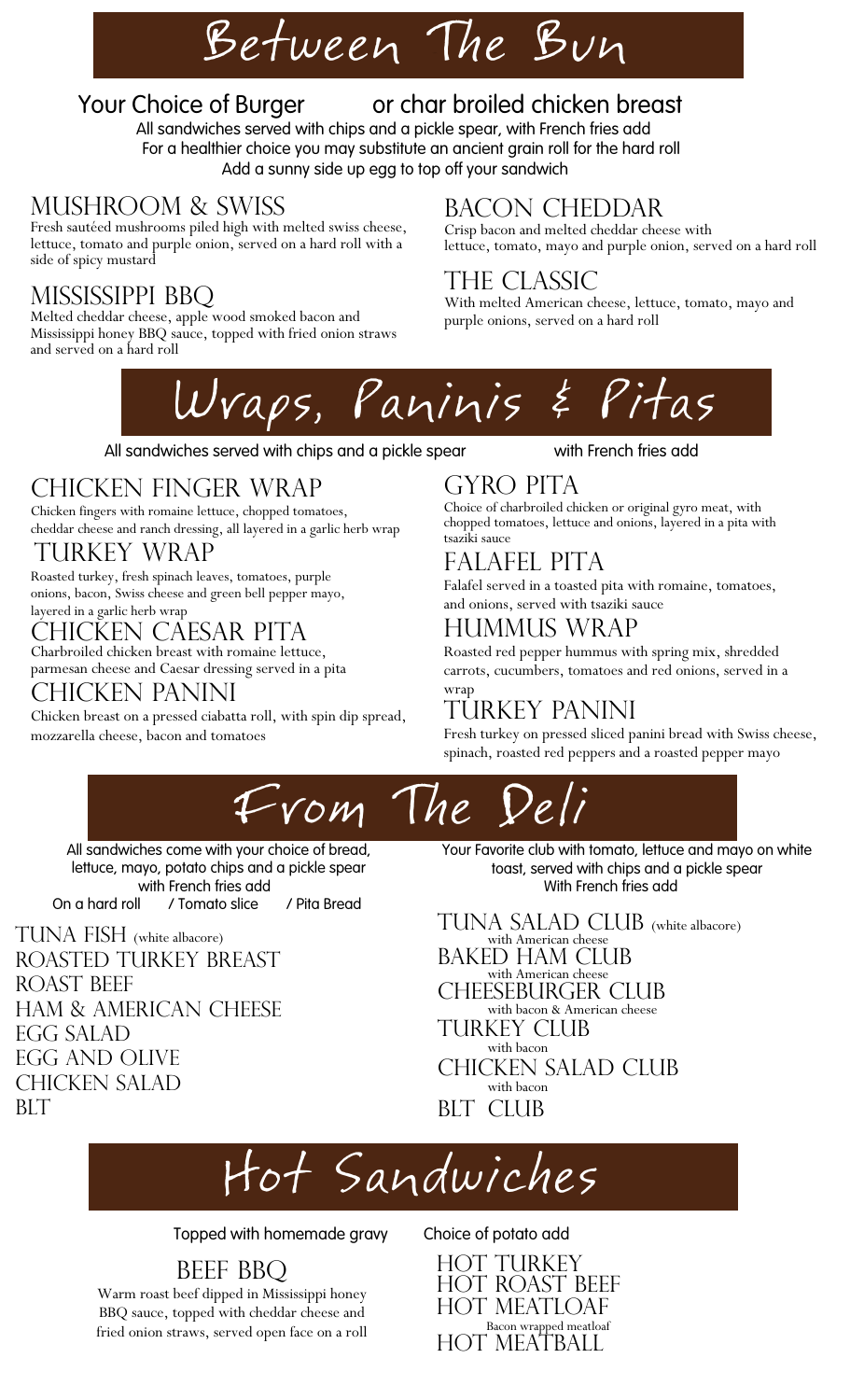# Traditional Sandwiches

#### All sandwiches served with chips and a pickle spear with French fries add

#### CAPRESE BLT

Crisp apple wood smoked bacon, romaine lettuce, ripe tomatoes, mozzarella cheese and a pesto mayo, all on toasted country bread

#### TURKEY BURGER

A grilled turkey burger with melted cheddar cheese, lettuce, tomatoes, purple onions and chipotle mayo, served on an ancient grain roll

#### BEEF ON A WICK

Warm sliced roast beef on a kimmelwick roll, served with au jus & horseradish

#### ROAST BEEF MELT

Warm roast beef, fresh tomato slices, Russian dressing and melted cheddar cheese on grilled country bread

#### PATTY MELT

Our ground round with melted Swiss & American cheese, sautéed onions and Russian dressing on thick Jewish rye

#### CHAR BROIL MELT

Charbroiled chicken breast, crisp bacon, tomato slices and melted cheddar cheese served on grilled French bread

#### BEYOND BURGER

A Beyond burger topped with sautéed onions, roasted red peppers and melted provolone cheese, served on an ancient grain roll with pesto mayo, lettuce and tomatoes

#### ROC CITY BEEF

Warm roast beef with melted provolone cheese, roasted red peppers, spinach and a horseradish Dijon mayo, all on a toasted ciabatta roll

#### CHICKEN PESTO

Charbroiled chicken breast with fresh spinach, marinated artichoke hearts, melted mozzarella cheese and a pesto mayo, served on a toasted ciabatta roll

#### Ribeye Steak Sandwich 12.90

USDA Choice rib eye steak charbroiled to perfection and served on a hard roll

#### with sautéed mushrooms & onions, or peppers & onions add 1 TURKEY MELT

Warm roasted turkey with melted American cheese, fresh tomato slices, bacon and honey mustard dressing, on grilled country bread

#### WHITE REUBEN

Roasted turkey with coleslaw, melted Swiss cheese and Russian dressing on grilled thick Jewish rye

#### REUBEN

Corned beef piled high, homemade sauerkraut, melted Swiss cheese and Russian dressing on grilled thick Jewish rye

#### CALIFORNIA CHICKEN

Char broiled chicken with avocado, tomatoes, bacon, lettuce, melted mozzarella cheese and chipotle mayo, served on toasted country bread

# Burgers & Hots

Served with chips and a pickle, with French fries add  $\rightarrow$  / sub provolone, Swiss, mozzarella or cheddar add

GROUND ROUND on a hard roll, add DOUBLE GROUND served on a hard roll DOUBLE CHEESEBURGER served on a hard roll

CHEESEBURGER on a hard roll, add ZWEIGLES (Red or White) Pop-Open Hot Dog cooked on the charbroil

The "Chay" Plate Two cheeseburgers, grounds, white or red hot dogs,<br>Served with macaroni salad and served with macaroni salad and either home fries or French fries



Grilled American Cheese WITH TOMATO WITH BACON AND TOMATO WITH BACON OR HAM WITH TUNA Swiss, cheddar, provolone or mozzarella cheese, add

Chicken Fingers

With French fries and BBQ Sauce

VEGGIE BURGER<br>With lettuce and tomatoes, served on an ancient grain roll

Fish Sandwich 10.75 Fresh breaded haddock served on a hoagie roll

## Fish Sandwich Combo

Fresh breaded haddock served on a hoagie roll with French fries and cole slaw